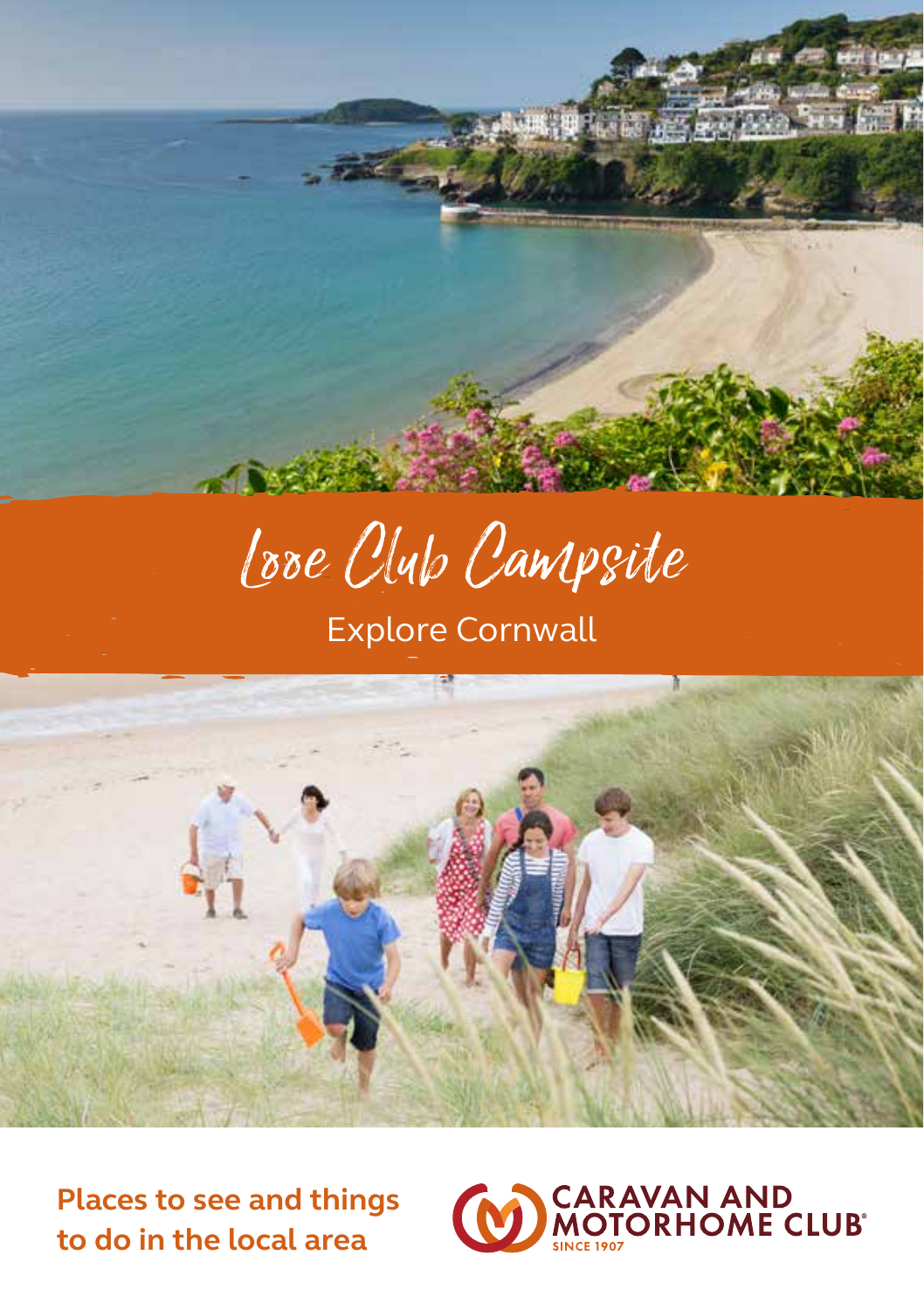

# Make the most of your time

# **Visit**

**1**

### **Hannafore Point**

Get up close and personal with Mussels, Crabs, Blennies and Starfish on the stunning shoreline.

#### **Wild Futures Monkey Sanctuary 2**

See the monkeys and enjoy gardens, the activity room, workshops, gift shop and café.

### **3**

### **Carnglaze Caverns**

Learn about mining, visit the underground lake, enjoy the Terrace Garden, walk through Quarry Wood and picnic in the Walled Garden.

#### **National Trust Cotehele 4**

Explore Cotehele's 1300 acre estate with views of the river, surrounding countryside and quay.

Don't forget to check your Great Saving Guide for all the latest offers on attractions throughout the UK.



#### **camc.com/greatsavingsguide**

#### **Looe Boat Trips 5**

See Looe Island from a different perspective with scenic river tours, glass bottom boat trips and fishing excursions.

#### **The Looe Valley Railway 6**

Travel through scenic wooded valleys, wildlife and glorious estuary views. Enrich your visit with walking and birdwatching, or a visit to one or two of the eleven pubs which are near the line.

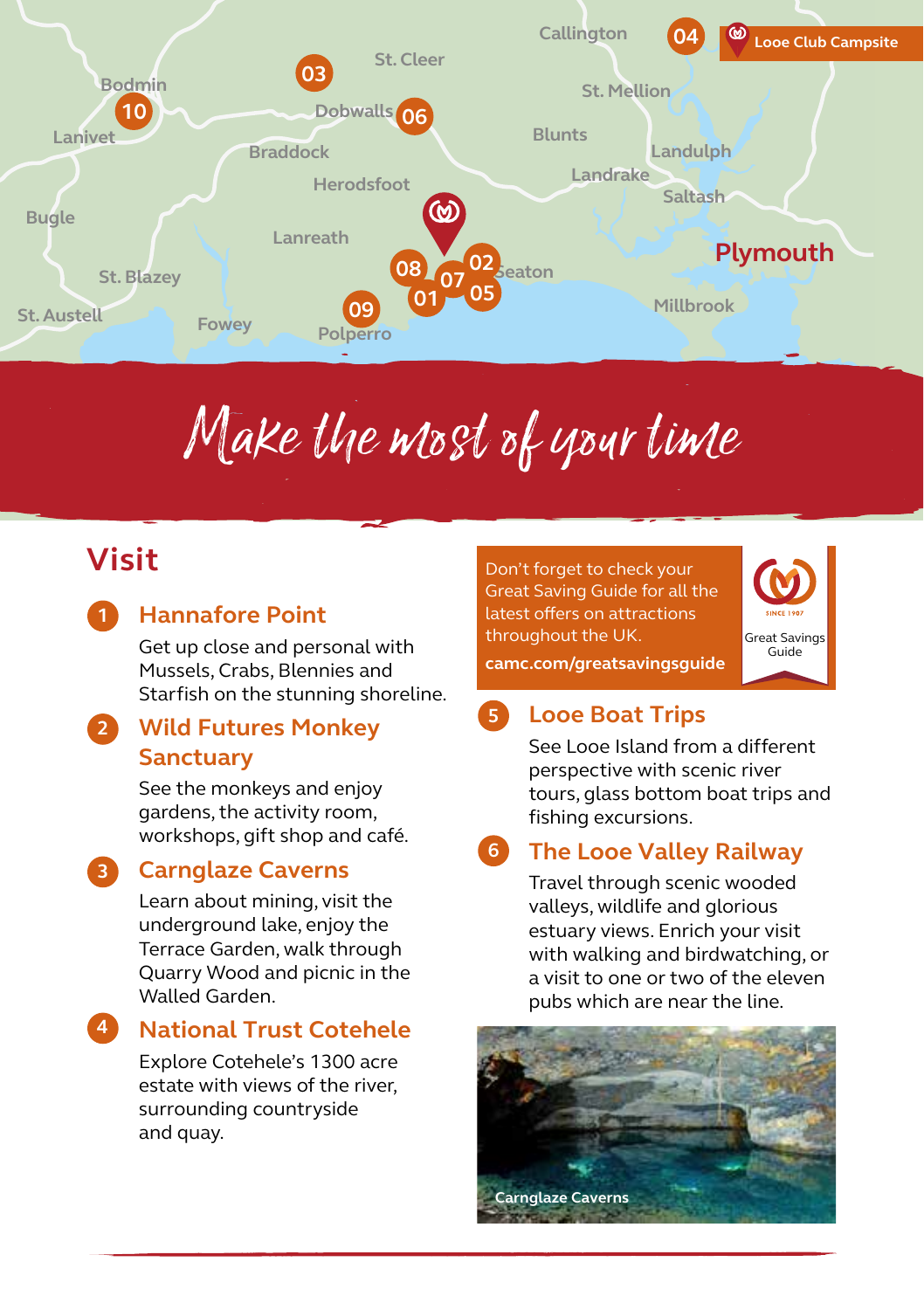

# **Walk**

**7**

## **The Cornwall Coast Path**

The Cornwall Coastal Path runs right around the peninsula going west, and across the border into Devon travelling east.

## **Explore**

### **Polperro 9**

This unspoilt fishing village has spectacular natural beauty and a very interesting history of smuggling. Visit its unique tidal pool, quirky shops, small sandy beach and tiny, beautiful harbour.

#### **Bodmin 10**

One of Cornwall's oldest and most historic towns, Bodmin is home to a wealth of fascinating attractions, including the eerie jail and ancient 15th-century church.

# **Cycle**

**8**

### **National Cycle Network**

The nearest route is 2, Llanhydrock to Eden.

# **Local Events**

**Looe Raft Race** June **Looe Carnival Week** August **Morval Steam Rally** August Bank Holiday weekend **Plymouth World Firework Championships**  August **Looe Live Music Festival**  September **Spring Flower Show** April